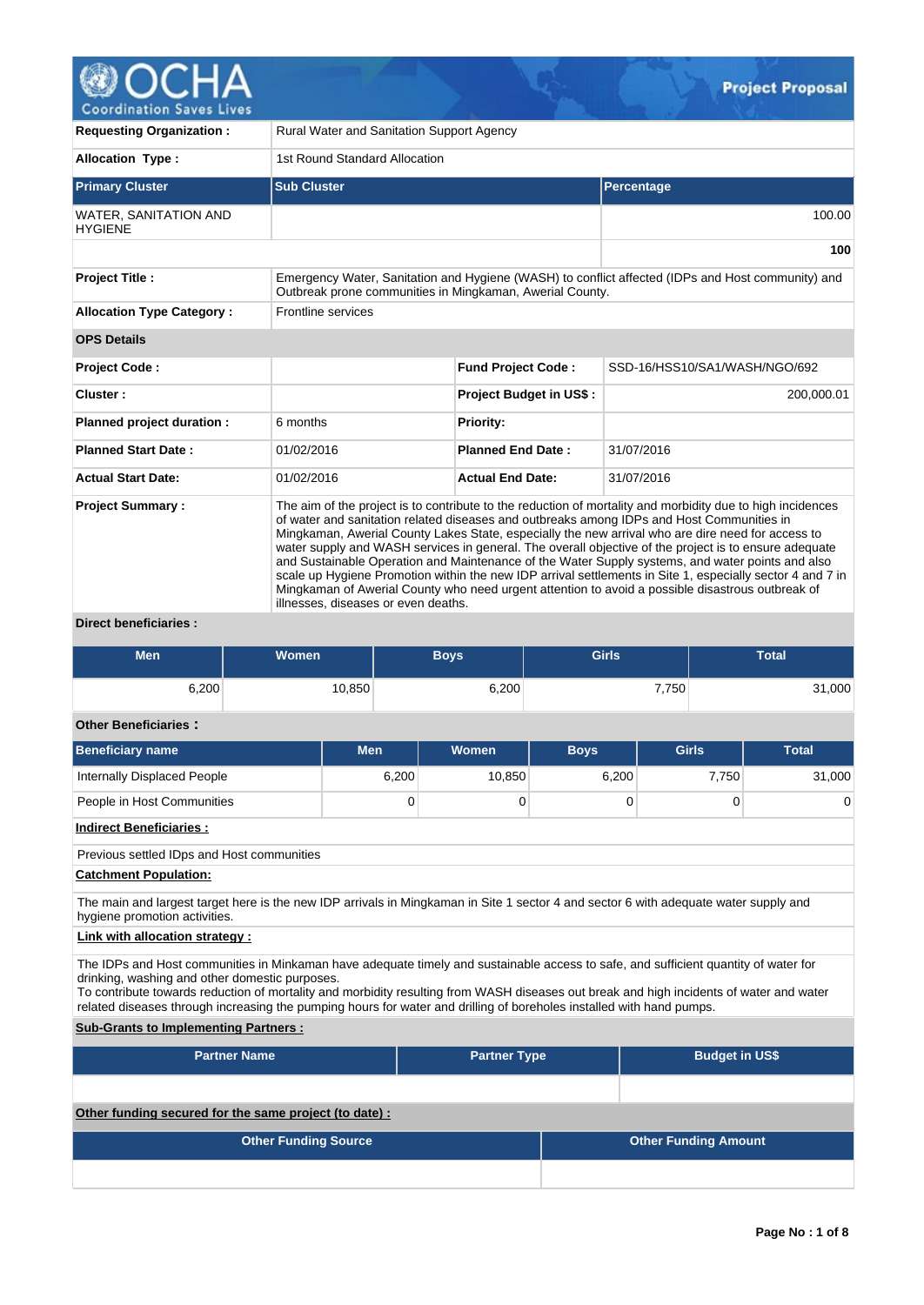### **Organization focal point :**

| <b>Name</b>          | <b>Title</b>      | Email                   | <b>Phone</b> |
|----------------------|-------------------|-------------------------|--------------|
| <b>MODI Alphonse</b> | Programme Manager | alk.modi@gmail.com      | 0959001540   |
| JOSEPH Kenyi         | Director          | kenyijoseph@yahoo.co.uk | 0952209999   |

# **BACKGROUND**

### **1. Humanitarian context analysis**

The provision of safe water and sanitation is still very critical in some areas in Mingkaman like in Site 1 sector 4 and sector 7. Currently there is low access by new arrival of IDPs in Mingkaman to safe water given that the current water facilities can not provide as enough water to meet the needs for the whole population as expected.

Mingkaman in Awerial County is currently facing a huge influx of Internally Displaced persons from neighboring Jonglei State, who are in dire need of urgent Water Sanitation and Hygiene services in their current settlement locations. These IDPs are currently under-served with the available few WASH services in Mingkaman with support from Humantarian agencies. Therefore there is urgent need to scale up WASH services in Mingkaman for the huge population influx of IDPs especially increasing and improving access to adequate safe water supply, and also scale up Hygiene Promotion activities to this needy population. The county does not have the capacity to provide the technical expertise for the sustainable operation and management and development of water facilities to adequately supply the needy population, like the motorized systems.

### **2. Needs assessment**

There is already a huge new IDP arrivals in Mingkaman in Site 1 sector 4 and sector 7 who are urgently in need of adequate water supply. Due to the unpredictable influx of IDPs into Mingkaman and the inability of the solar systems to sufficiently run water schemes and unable to continuously pump enough water caused by power shortage. Also the solar pumps have relatively low flow rate to ensure adequate water supply into the tanks. There is a huge beneficiaries turn up at the few water points and yet a few collect enough water and yet not all the beneficiaries do get the SPHERE standard amount of water of 15litres/person/day.

There are existing water systems with generators that can provide additional amount of water pumped. Therefore there is need to ensure that the generators are functioning to capacity in order to supply the estimated needed amount of water for the beneficiaries especially in sector 4 where the new IDP arrivals are.

The existing water facilities do not have regular opening schedule, thus women do not know when taps will be opened and changes everyday. Also the queuing time is long with some missing out on water at the end of the day causing some to make late long movement from other water sources in other sectors/sites to fetch water which may put there safety at risk.

There is also need to increase number of reliable water sources especially the drilling of 2 borehole installed with hand pump each in sector 4 and 7 of site 1 to supplement the already existing water points and address the ever increasing water demand in Mingkaman IDP camps. There is also need to increase the running time for water systems installed with generator to pump sufficient amount of water domestic use by the IDPs in Mingkaman especially in sector 4.

#### **3. Description Of Beneficiaries**

These new arrivals are largely the old, children and women and most of these families are not headed by men. They are also currently the most vulnerable and need enough WASH services in their settlement mostly women, girls and the elderly who may not have the strength to make long journey in search of safe water sources.

The target beneficiaries of 41,000 conflict affected people mostly the vulnerable group of beneficiaries are mainly from Duk county, Jonglei State where there has been tense insecurity environment and lack of sufficient and proper Water Sanitation and Hygiene services to the affected population in need. The target population are to be served with safe water supply facilities to produce and meet the estimated demand gap needed.

Some of these beneficiaries are located in more distant areas in these sectors (4 & 7)

### **4. Grant Request Justification**

With the current available WASH services in Mingkaman all the facilities are stretched beyond capacity to satisfactorily provide the required services to the population that need the services. This is because due to limited WASH facilities setup in Mingkaman with larger population to serve and also services received by some beneficiaries are below the required SPHERE standards. Therefore the grant allocated to support the transformation of the water schemes from generator power to solar power will be more cost effective in terms of fuel cost and easy to maintain by the operating agency and later by the county administration and meet the first Cluster objective of Affected populations have timely access to safe and sufficient quantity of water for drinking, domestic use and hygiene (SPHERE). Also, the grant support for Hygiene Promotion at all water points would ensure Affected populations have knowledge and appropriate behaviors to prevent and mitigate WASH related diseases and practice good hygiene and practice safe waste disposal.

Emergency WASH facilities are expensive to provide and maintain as it requires high number of staffing and skills, and continuous running costs for laborers and consumables. also the fact that emergency facilities are short-lived and there is need to transform them into sustainable WASH facilities. Also the cost of fuel and their continuous absence from the market supplies makes running of these schemes of fuel more expensive. Thus RUWASSA would like to transform the remaining 4 water schemes run on generator to solar powered schemes for sustainability and easy of operation and maintenance.

### **5. Complementarity**

The project will be complemented with rehabilitation of 10 boreholes with hand pumps in Awerial County this year to benefit both Host communities and Internally Displaced Persons.

Unicef will continue to support RUWASSA through a new PCA underway that will ensure the transformation of existing schemes with solar power and a sustainable measure for County. Also, Hygiene Promotion activities will be scaled up through in the new PCA with Unicef in site 1 and site 0 and also through mass media like radio through playing of radio jingles on air for listeners in the local languages (Dinka and Arabic)

RUWASSA will also carryout refresher training for Hygiene promoters, establishment and training of Water Management Committees for new water schemes for operation and maintenance of the water points.

### **LOGICAL FRAMEWORK**

#### **Overall project objective**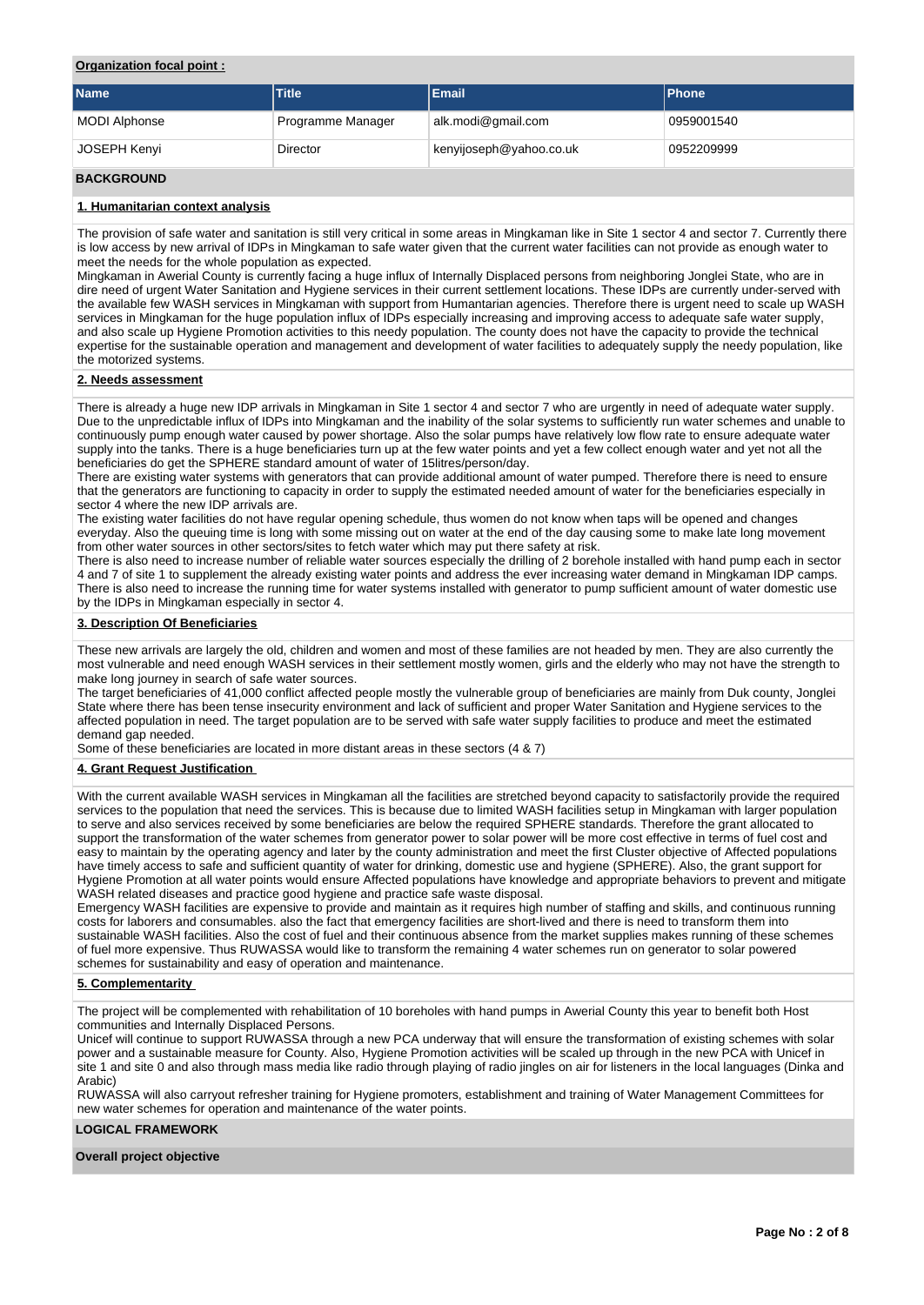To contribute towards reduction of mortality and morbidity resulting from WASH diseases out break and high incidents of water and water related diseases by increasing the running hours for generator powered water schemes, ensure proper and effective operation of solar powered schemes, drilling of additional 4 boreholes installed with hand pumps supply to supplement existing water sources and serve another portion of the population with enough water.

| WATER, SANITATION AND HYGIENE                                                                                                                       |                                                                                                                   |                                 |  |  |  |  |  |  |  |  |  |
|-----------------------------------------------------------------------------------------------------------------------------------------------------|-------------------------------------------------------------------------------------------------------------------|---------------------------------|--|--|--|--|--|--|--|--|--|
| <b>Cluster objectives</b>                                                                                                                           | Strategic Response Plan (SRP) objectives                                                                          | <b>Percentage of activities</b> |  |  |  |  |  |  |  |  |  |
| CO1: Affected populations have timely<br>access to safe and sufficient quantity of<br>water for drinking, domestic use and hygiene<br>(SPHERE)      | HRP 2016 SO1: Save lives and alleviate<br>suffering through safe access to services and<br>resources with dignity | 80                              |  |  |  |  |  |  |  |  |  |
| CO3: Affected populations have knowledge<br>and appropriate behaviors to prevent and<br>mitigate WASH related diseases and practice<br>good hygiene | HRP 2016 SO2: Ensure communities are<br>protected, capable and prepared to cope with<br>significant threats       | 20                              |  |  |  |  |  |  |  |  |  |

**Contribution to Cluster/Sector Objectives :** Through increasing water pumping time using generators and through the drilling of 2 more boreholes installed with hand pumps 1 in each of sector 4 and sector 7 of site 1, the population will be guaranteed adequate and safe water supply. The supply of fuel will continue the running of the existing generator powered schemes and ensure the adequate pumping of water to the reservoir tanks for distribution and use. The IDPs and Host communities in Minkaman will have adequate timely and sustainable access to safe, and sufficient quantity of water for drinking, washing and other domestic purposes with these schemes upgraded and functioning. Also through the Hygiene Promotion scale up and exercise, the Affected populations will have knowledge and appropriate behaviors to prevent and mitigate WASH related diseases and practice good hygiene and safe Waste disposal.

### **Outcome 1**

Improved access to safe drinking water to target community through the construction of new boreholes and operation of existing water schemes

### **Output 1.1**

### **Description**

Drilling of boreholes, installation and completion with hand pumps

### **Assumptions & Risks**

All boreholes are productive enough for communal use

The new drilled boreholes are properly used and address the demand gap for water by IDPs

## **Activities**

### **Activity 1.1.1**

Drilling of boreholes to recommended depth

#### **Activity 1.1.2**

Development and casting of boreholes

### **Activity 1.1.3**

Completion of boreholes and Installation of boreholes with hand pumps for use/pumping

#### **Activity 1.1.4**

Formation and offering tailored training for the WMCs

### **Activity 1.1.5**

Monitoring the use of the hand pump boreholes and the activities of the WMCs

#### **Indicators**

|                                                          |                                                            |                                                        |            | <b>End cycle beneficiaries</b> |  |                   |                |  |
|----------------------------------------------------------|------------------------------------------------------------|--------------------------------------------------------|------------|--------------------------------|--|-------------------|----------------|--|
| Code                                                     | <b>Cluster</b>                                             | <b>Indicator</b>                                       | <b>Men</b> | Women                          |  | <b>Boys</b> Girls | <b>Target</b>  |  |
| Indicator 1.1.1                                          | <b>WATER, SANITATION</b><br>AND HYGIENE                    | Frontline # of new hand pumps/boreholes<br>constructed |            |                                |  |                   | $\overline{4}$ |  |
| Borehole logs<br>Water Quality testing results<br>Photos | <b>Means of Verification:</b> Visible functional boreholes |                                                        |            |                                |  |                   |                |  |

#### **Outcome 2**

Improved access to adequate sustainable use and supply of safe water through operation and maintenance of existing water supply schemes for the target beneficiaries

### **Output 2.1**

### **Description**

Safe, Functional and properly construct and manage Water storage facilities and system

#### **Assumptions & Risks**

All generator powered systems managed by RUWASSA remain functional throughout the operational period These generators are properly used and managed by Pump attendants

Theft or robbery of any generator does not occur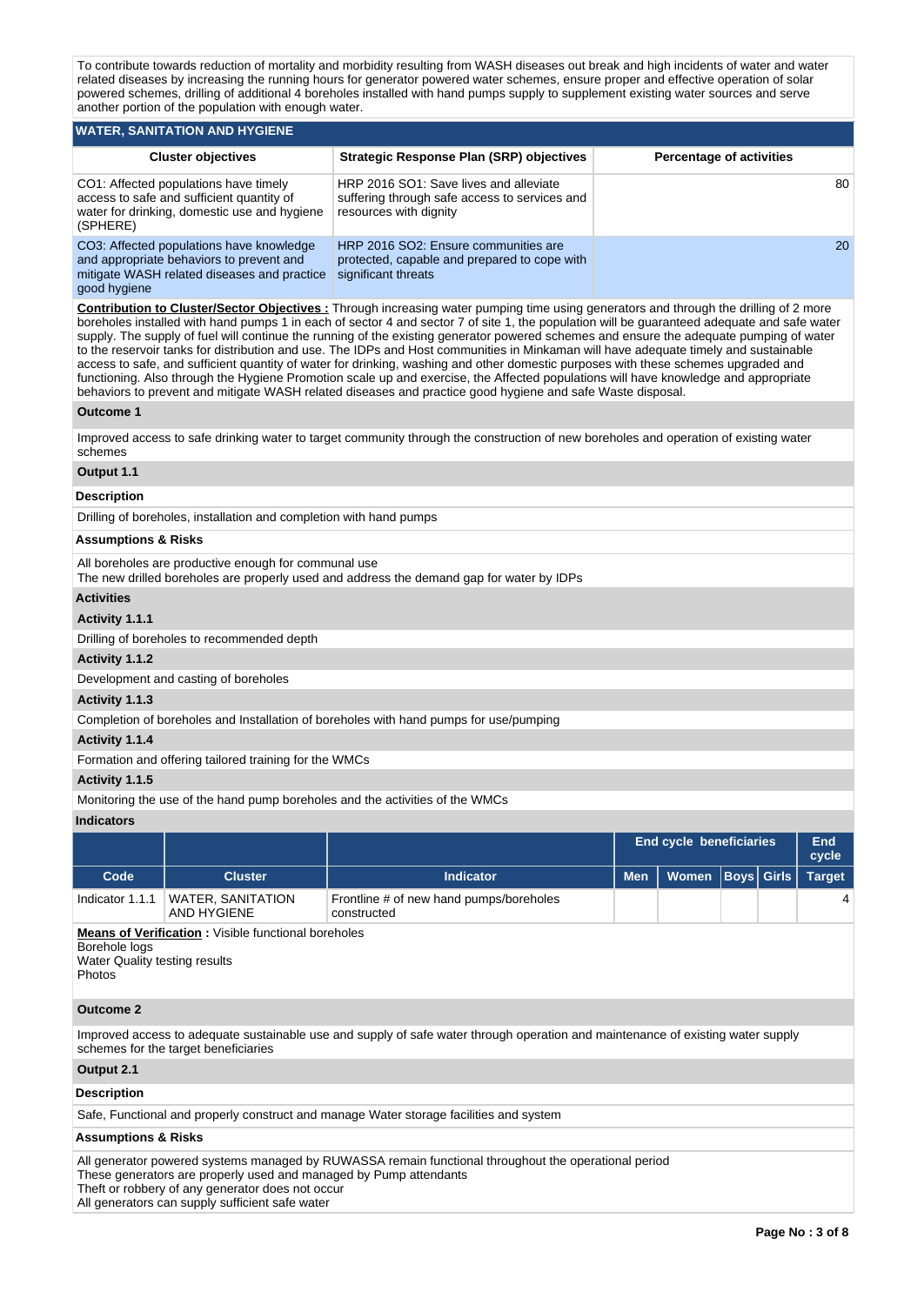### **Activities**

### **Activity 2.1.1**

Pump and supply enough safe water into the tanks and bladders for collection

### **Activity 2.1.2**

Periodic maintenance or servicing of the generators for proper and continuous pumping and functioning

## **Activity 2.1.3**

Supply of 2 generators to be installed in site 1 sector 7 at the 2 newly drilled boreholes to enable pumping of sufficient water

### **Activity 2.1.4**

Training of 2 operators on the running and management of the generators and recruitment of guards for the safeguarding of the equipment and facility accessories

### **Activity 2.1.5**

Regular Cleaning of water points and their surrounding areas to avoid contaminations of the water sources

### **Activity 2.1.6**

Regualr cleaning of water containers like Jerrycans and buckets at all Household levels

### **Activity 2.1.7**

Regular water treatment at household level through the use of Pur tabs or Aqua Tabs or any other water treatment tablets

### **Activity 2.1.8**

Encourage boiling of drinking water among Households by Hygiene promoters through educating on the steps involved in the water treatment chain at household level

### **Activity 2.1.9**

Advice and Encourage safe disposal of waste water at household level to avoid contaminations

### **Indicators**

|                                                                                                                                                                                                                                                                                              |                                                                                                                                                                                                        |                                                                                                                               | End cycle beneficiaries | End<br>cycle |                  |              |               |  |
|----------------------------------------------------------------------------------------------------------------------------------------------------------------------------------------------------------------------------------------------------------------------------------------------|--------------------------------------------------------------------------------------------------------------------------------------------------------------------------------------------------------|-------------------------------------------------------------------------------------------------------------------------------|-------------------------|--------------|------------------|--------------|---------------|--|
| Code                                                                                                                                                                                                                                                                                         | <b>Cluster</b>                                                                                                                                                                                         | <b>Indicator</b>                                                                                                              | <b>Men</b>              | Women        | <b>Boys</b>      | <b>Girls</b> | <b>Target</b> |  |
| Indicator 2.1.1                                                                                                                                                                                                                                                                              | <b>WATER, SANITATION</b><br><b>AND HYGIENE</b>                                                                                                                                                         | Frontline # Number of emergency affected people<br>with access to improved water sources                                      | 6,200                   | 10,850       | 6,20<br>0        | 7,75<br>0    | 31,000        |  |
| <b>Means of Verification:</b> Number of beneficiaries using the facilities<br>Number of beneficiaries within reach of the water facilities<br>Reduced number of water related diseases<br>Reduced number or no of water related conflicts<br>Increase in the number of domestic use of water |                                                                                                                                                                                                        |                                                                                                                               |                         |              |                  |              |               |  |
| Indicator 2.1.2                                                                                                                                                                                                                                                                              | <b>WATER, SANITATION</b><br><b>AND HYGIENE</b>                                                                                                                                                         | Frontline # of emergency affected people enabled<br>to practice safe water at the household level.                            | 6,200                   | 10,850       | 6,20<br>$\Omega$ | 7,75<br>0    | 31,000        |  |
|                                                                                                                                                                                                                                                                                              | <b>Means of Verification: Clean water collection facilities/containers</b><br>Regular cleaning of water points and containers<br>Enough water to allow beneficiaries clean their collection containers |                                                                                                                               |                         |              |                  |              |               |  |
| Output 2.2                                                                                                                                                                                                                                                                                   |                                                                                                                                                                                                        |                                                                                                                               |                         |              |                  |              |               |  |
| <b>Description</b>                                                                                                                                                                                                                                                                           |                                                                                                                                                                                                        |                                                                                                                               |                         |              |                  |              |               |  |
|                                                                                                                                                                                                                                                                                              |                                                                                                                                                                                                        | By-laws formed by water management committees for the operation and maintenance of water points                               |                         |              |                  |              |               |  |
| <b>Assumptions &amp; Risks</b>                                                                                                                                                                                                                                                               |                                                                                                                                                                                                        |                                                                                                                               |                         |              |                  |              |               |  |
| WMCs are gender sensitive<br>WMcs have records                                                                                                                                                                                                                                               | Water Management committees - WMCs voluntarily active<br>WMCs have bylaws that favour the use and management of water points<br>No abrupt population movement                                          | Members of the WMC have minimum knowledge on the protection of water points                                                   |                         |              |                  |              |               |  |
| <b>Activities</b>                                                                                                                                                                                                                                                                            |                                                                                                                                                                                                        |                                                                                                                               |                         |              |                  |              |               |  |
| Activity 2.2.1                                                                                                                                                                                                                                                                               |                                                                                                                                                                                                        |                                                                                                                               |                         |              |                  |              |               |  |
|                                                                                                                                                                                                                                                                                              |                                                                                                                                                                                                        | Advocating for WASH gender equality at water points through radio talk shows and open media outreach                          |                         |              |                  |              |               |  |
| <b>Activity 2.2.2</b>                                                                                                                                                                                                                                                                        |                                                                                                                                                                                                        |                                                                                                                               |                         |              |                  |              |               |  |
|                                                                                                                                                                                                                                                                                              |                                                                                                                                                                                                        | Formation and training of 4 water management committees for the 4 new boreholes drilled                                       |                         |              |                  |              |               |  |
| Activity 2.2.3                                                                                                                                                                                                                                                                               |                                                                                                                                                                                                        |                                                                                                                               |                         |              |                  |              |               |  |
|                                                                                                                                                                                                                                                                                              |                                                                                                                                                                                                        | Capacity building of local skills of the water management committees on the benefits of having and implementing Water by-laws |                         |              |                  |              |               |  |
| Activity 2.2.4                                                                                                                                                                                                                                                                               |                                                                                                                                                                                                        |                                                                                                                               |                         |              |                  |              |               |  |
|                                                                                                                                                                                                                                                                                              |                                                                                                                                                                                                        | Guiding the water management committees formed in developing their own water By-laws for operation and maintenance            |                         |              |                  |              |               |  |

### **Indicators**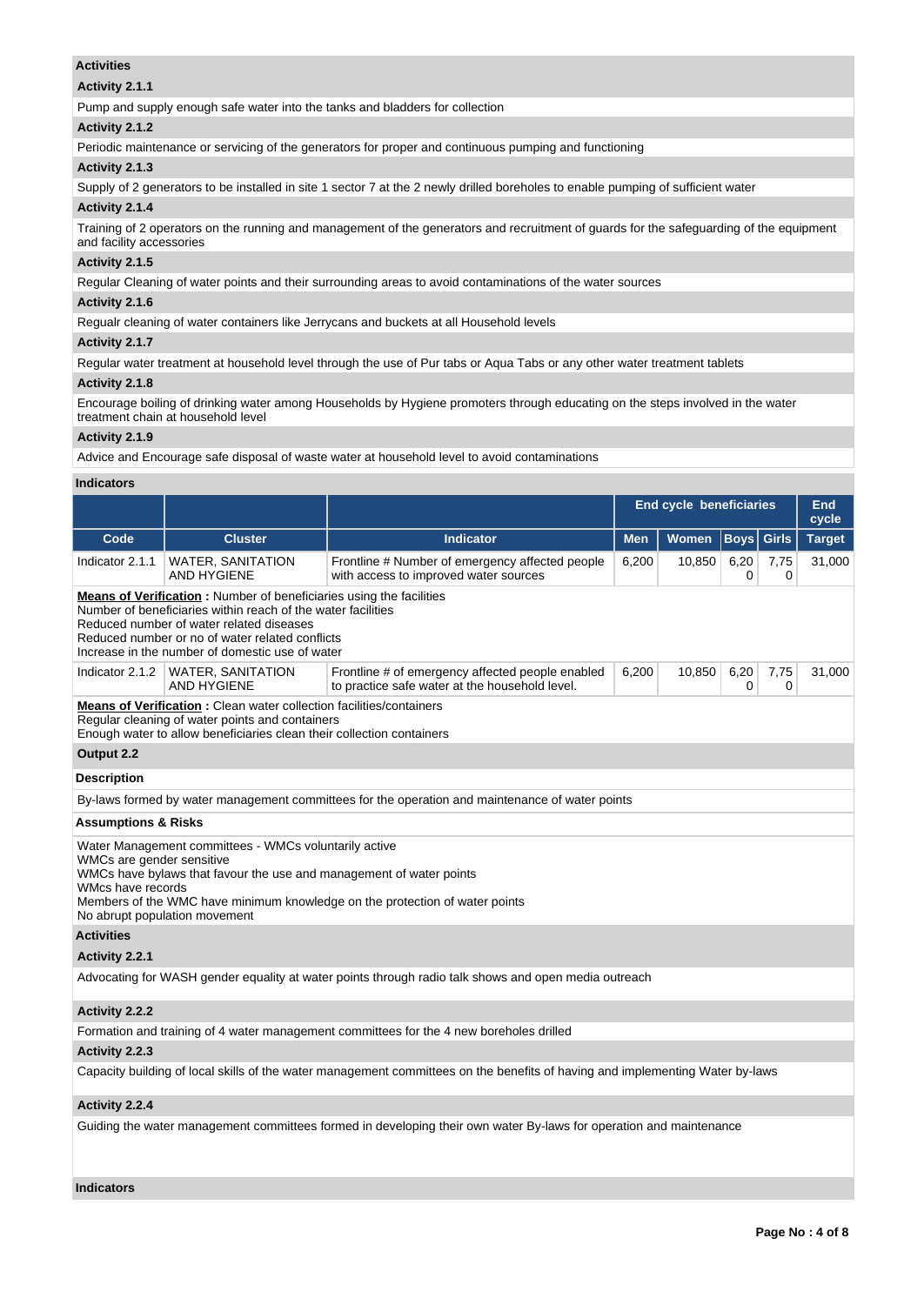|                                        |                                                                                                                                        |                                                                                                                                                                                                                                                                                                                                                       |      |   | <b>End cycle beneficiaries</b> | <b>End</b><br>cycle            |        |             |              |                        |    |
|----------------------------------------|----------------------------------------------------------------------------------------------------------------------------------------|-------------------------------------------------------------------------------------------------------------------------------------------------------------------------------------------------------------------------------------------------------------------------------------------------------------------------------------------------------|------|---|--------------------------------|--------------------------------|--------|-------------|--------------|------------------------|----|
| Code                                   | <b>Cluster</b>                                                                                                                         | <b>Indicator</b>                                                                                                                                                                                                                                                                                                                                      |      |   | <b>Men</b>                     | Women                          |        | <b>Boys</b> | <b>Girls</b> | <b>Target</b>          |    |
| Indicator 2.2.1                        | <b>WATER, SANITATION</b><br>AND HYGIENE                                                                                                | Frontline # Number of emergency affected people<br>with access to improved water sources                                                                                                                                                                                                                                                              |      |   | 6,200                          |                                | 10,850 | 6,20<br>0   | 7,75<br>0    | 31,000                 |    |
| Regular cleanup schedule               | <b>Means of Verification:</b> Clean water points<br>Established and existing Water Management Committees                               |                                                                                                                                                                                                                                                                                                                                                       |      |   |                                |                                |        |             |              |                        |    |
| Outcome 3                              |                                                                                                                                        |                                                                                                                                                                                                                                                                                                                                                       |      |   |                                |                                |        |             |              |                        |    |
|                                        |                                                                                                                                        | The target population adopt appropriate hygiene and sanitation practices and have improved Health                                                                                                                                                                                                                                                     |      |   |                                |                                |        |             |              |                        |    |
| Output 3.1                             |                                                                                                                                        |                                                                                                                                                                                                                                                                                                                                                       |      |   |                                |                                |        |             |              |                        |    |
| <b>Description</b>                     |                                                                                                                                        |                                                                                                                                                                                                                                                                                                                                                       |      |   |                                |                                |        |             |              |                        |    |
|                                        |                                                                                                                                        | IDP beneficiaries are reached with the 5 key messages on hygiene promotion and adapt to good hygiene and sanitation practices                                                                                                                                                                                                                         |      |   |                                |                                |        |             |              |                        |    |
| <b>Assumptions &amp; Risks</b>         |                                                                                                                                        |                                                                                                                                                                                                                                                                                                                                                       |      |   |                                |                                |        |             |              |                        |    |
|                                        | Beneficiaries adapt to good hygiene and sanitation practices<br>Beneficiaries are reached with the 5 key messages of hygiene promotion | Beneficiaries accept to know, learn and understand benefits of good hygiene and sanitation practices<br>Hygiene promoters reach out to primary household stakeholders eg. mothers and children                                                                                                                                                        |      |   |                                |                                |        |             |              |                        |    |
| <b>Activities</b>                      |                                                                                                                                        |                                                                                                                                                                                                                                                                                                                                                       |      |   |                                |                                |        |             |              |                        |    |
| Activity 3.1.1                         |                                                                                                                                        |                                                                                                                                                                                                                                                                                                                                                       |      |   |                                |                                |        |             |              |                        |    |
|                                        | Conduct refresher training for 20 hygiene promoters                                                                                    |                                                                                                                                                                                                                                                                                                                                                       |      |   |                                |                                |        |             |              |                        |    |
| Activity 3.1.2                         |                                                                                                                                        |                                                                                                                                                                                                                                                                                                                                                       |      |   |                                |                                |        |             |              |                        |    |
| Activity 3.1.3                         |                                                                                                                                        | House to house improvement campaigns for ideal household promotion (sustainable maintenance of household sanitation facilities                                                                                                                                                                                                                        |      |   |                                |                                |        |             |              |                        |    |
|                                        |                                                                                                                                        | Mass hygiene promotion in public using microphones on monthly basis and spot messages                                                                                                                                                                                                                                                                 |      |   |                                |                                |        |             |              |                        |    |
| <b>Indicators</b>                      |                                                                                                                                        |                                                                                                                                                                                                                                                                                                                                                       |      |   |                                |                                |        |             |              |                        |    |
|                                        |                                                                                                                                        |                                                                                                                                                                                                                                                                                                                                                       |      |   |                                | <b>End cycle beneficiaries</b> |        |             |              | <b>End</b>             |    |
| Code                                   | <b>Cluster</b>                                                                                                                         | <b>Indicator</b>                                                                                                                                                                                                                                                                                                                                      |      |   | <b>Men</b>                     | Women                          |        | <b>Boys</b> | <b>Girls</b> | cycle<br><b>Target</b> |    |
| Indicator 3.1.1                        | <b>WATER, SANITATION</b><br><b>AND HYGIENE</b>                                                                                         | Frontline # of community based hygiene<br>promoters trained                                                                                                                                                                                                                                                                                           |      |   | 5                              |                                | 15     |             |              |                        | 20 |
|                                        | Means of Verification: Hygiene promoters registered and trained                                                                        | Hygiene promoters do community and household sensitization on personal and sanitation practices                                                                                                                                                                                                                                                       |      |   |                                |                                |        |             |              |                        |    |
| Indicator 3.1.2                        | <b>WATER, SANITATION</b><br>AND HYGIENE                                                                                                | Frontline # of people reached through direct and<br>participatory hygiene promotion activities                                                                                                                                                                                                                                                        |      |   | 6,200                          |                                | 10,850 | 6,20<br>0   | 7,75<br>0    | 31,000                 |    |
|                                        | IDPs demand and increase use for sanitation facilities                                                                                 | <b>Means of Verification</b> : IDPs learn and adapt good personal and household hygiene and sanitation practices                                                                                                                                                                                                                                      |      |   |                                |                                |        |             |              |                        |    |
|                                        | IDPs practices good protection mechanism at water points                                                                               |                                                                                                                                                                                                                                                                                                                                                       |      |   |                                |                                |        |             |              |                        |    |
|                                        |                                                                                                                                        | Additional Targets: Some beneficiaries will be reached through running radio jingles on good hygiene practices with support from Unicef<br>Community sensitization and formation of water management committees at each of the schemes<br>Support supervision and on job capacity building of operators and WMCs on reporting mechanisms will be done |      |   |                                |                                |        |             |              |                        |    |
| <b>M &amp; R</b>                       |                                                                                                                                        |                                                                                                                                                                                                                                                                                                                                                       |      |   |                                |                                |        |             |              |                        |    |
| <b>Monitoring &amp; Reporting plan</b> |                                                                                                                                        |                                                                                                                                                                                                                                                                                                                                                       |      |   |                                |                                |        |             |              |                        |    |
| certification                          | Disinfection or chlorination of the water sources in case of detected threat                                                           | Source water protection, drinking water treatment, drinking water distribution and use<br>Monitoring, inspection and enforcement by the local authority, data management and reporting, WMC/operator education, training and                                                                                                                          |      |   |                                |                                |        |             |              |                        |    |
| Workplan                               |                                                                                                                                        |                                                                                                                                                                                                                                                                                                                                                       |      |   |                                |                                |        |             |              |                        |    |
|                                        | Activitydescription                                                                                                                    |                                                                                                                                                                                                                                                                                                                                                       | Year | 1 | 2                              |                                |        |             |              |                        |    |
|                                        | Activity 1.1.1: Drilling of boreholes to recommended depth                                                                             |                                                                                                                                                                                                                                                                                                                                                       | 2016 | Χ |                                |                                |        |             |              |                        |    |
|                                        | Activity 1.1.2: Development and casting of boreholes                                                                                   |                                                                                                                                                                                                                                                                                                                                                       | 2016 | Χ |                                |                                |        |             |              |                        |    |
| pumps for use/pumping                  |                                                                                                                                        | Activity 1.1.3: Completion of boreholes and Installation of boreholes with hand                                                                                                                                                                                                                                                                       | 2016 | Χ |                                |                                |        |             |              |                        |    |
|                                        | Activity 1.1.4: Formation and offering tailored training for the WMCs<br>2016<br>X                                                     |                                                                                                                                                                                                                                                                                                                                                       |      |   |                                |                                |        |             |              |                        |    |

2016 X X X X X

Activity 1.1.5: Monitoring the use of the hand pump boreholes and the activities of

the WMCs

collection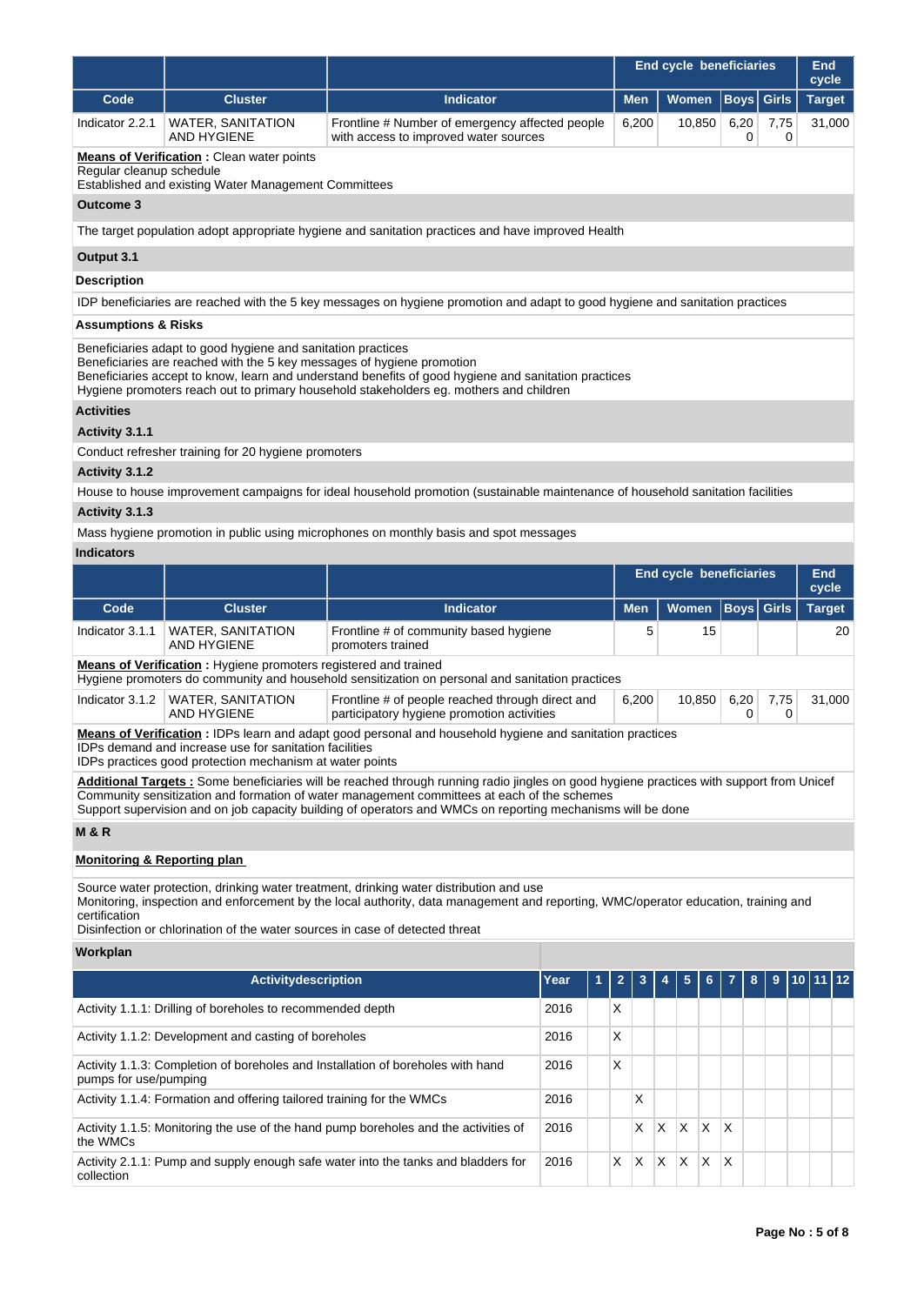| Activity 2.1.2: Periodic maintenance or servicing of the generators for proper and<br>continuous pumping and functioning                                                               | 2016 | X. | X | X. | ΙX.          | <b>XX</b> |   |  |  |  |
|----------------------------------------------------------------------------------------------------------------------------------------------------------------------------------------|------|----|---|----|--------------|-----------|---|--|--|--|
| Activity 2.1.3: Supply of 2 generators to be installed in site 1 sector 7 at the 2 newly<br>drilled boreholes to enable pumping of sufficient water                                    | 2016 | x  |   |    |              |           |   |  |  |  |
| Activity 2.1.4: Training of 2 operators on the running and management of the<br>generators and recruitment of guards for the safeguarding of the equipment and<br>facility accessories | 2016 |    |   |    |              |           |   |  |  |  |
| Activity 3.1.1: Conduct refresher training for 20 hygiene promoters                                                                                                                    | 2016 | X  |   |    |              |           |   |  |  |  |
| Activity 3.1.2: House to house improvement campaigns for ideal household<br>promotion (sustainable maintenance of household sanitation facilities                                      | 2016 | X  | X | X  | <sup>X</sup> | X.        | X |  |  |  |
| Activity 3.1.3: Mass hygiene promotion in public using microphones on monthly<br>basis and spot messages                                                                               | 2016 | X  | X | X  | $\mathsf{X}$ | X         | X |  |  |  |
| <b>OTHER INFO</b>                                                                                                                                                                      |      |    |   |    |              |           |   |  |  |  |
|                                                                                                                                                                                        |      |    |   |    |              |           |   |  |  |  |

#### **Accountability to Affected Populations**

RUWASSA will engage the communities from the start of this project once it is signed. Water management Committee members are part of the affected communities. The communities will be consulted and facilitated to select the competent persons. The communities will be sensitized and mobilized to participate in the joint monitoring visits and their opinions integrated into the project during the implementation progress as a preparation towards sustainable operation and management.

#### **Implementation Plan**

The project implementation will start immediately the project is signed at the same time the water systems will continue to running until all the necessary works are finished and disconnected and reconnected to the constructed systems. The community mobilization and sensitization activities will be integrated into the construction works. There will be on-job capacity building during the construction woks of the selected technicians/operators.

### **Coordination with other Organizations in project area**

**Name of the organization Areas/activities of collaboration and rationale** 

### **Environment Marker Of The Project**

A+: Neutral Impact on environment with mitigation or enhancement

#### **Gender Marker Of The Project**

2a-The project is designed to contribute significantly to gender equality

#### **Justify Chosen Gender Marker Code**

• The project is designed in such a way that the WASH facilities favor the convenience of children, women, pregnant women, the old and persons with disability by construction of fenced tap stands water points accessible to all and in a proper sanitation status and maintenance. • The water user committees' management are to be chaired by women and decision making undertaken by women, girls and the elderly. • In the establishment of the water management committees-WMC it is a requirement that women are included in the committee and given first priority. RUWASSA will include women in the training of WMCs and Hand pump mechanics for rehabilitated or repaired Afridev boreholes as they are easy to be repaired or operated by women.

• Rehabilitation of broken boreholes located in less than 1km distance reach by children (boys and girls), women, pregnant women and elderly are to be fenced by the formed WMCs and maintained properly for access and safety.

#### **Protection Mainstreaming**

Prioritize safety &dignity, and avoid causing harm

The project aims to prevent and minimize as much as possible any unintended negative effects which can increase people's vulnerability to both physical and psychosocial risks.

Meaningful Access

Special attention will be paid to individuals and groups who may be particularly vulnerable or have difficulty accessing assistance and services.

Accountability

Appropriate mechanisms will be setup through which affected populations can measure the adequacy of interventions, and address concerns and complaints.

Participation and empowerment

There will be support in the development of self-protection capacities and assist people to claim their rights, including – not exclusively – the rights to water and sanitation

### **Country Specific Information**

#### **Safety and Security**

The country currently is relatively safe and there has been reduced cases of insecurity

### **Access**

The target project location Mingkaman in Awerial, County remains accessible by road, water and also by air, which will enable the implementation of the project.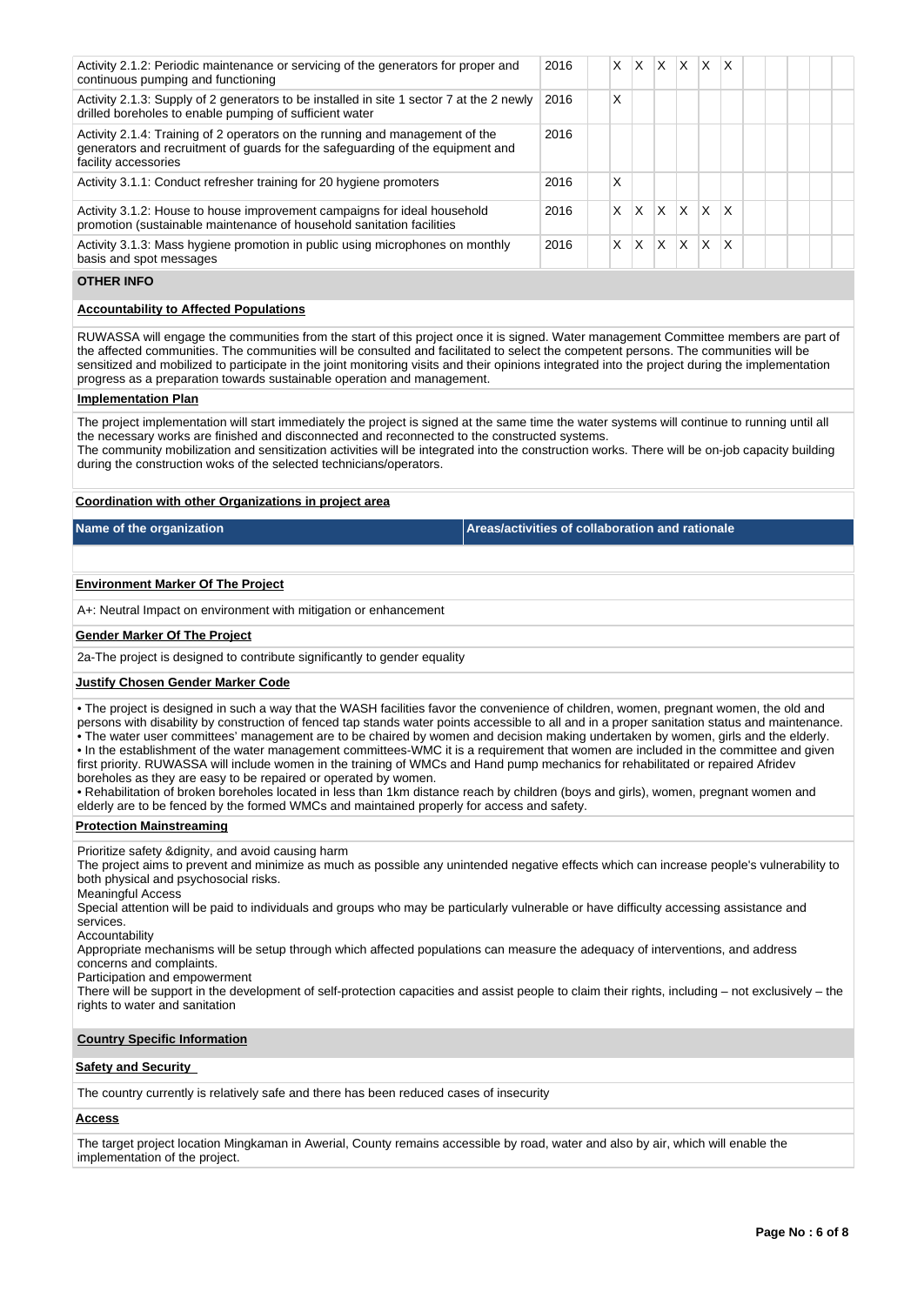# **BUDGET**

| ד∟טטט |                                                                                                                                                                                                                                                                                                                                                                                                                                                                                                                                                                                                                                                                                                                                                                           |   |                     |                        |                                             |                         |                   |
|-------|---------------------------------------------------------------------------------------------------------------------------------------------------------------------------------------------------------------------------------------------------------------------------------------------------------------------------------------------------------------------------------------------------------------------------------------------------------------------------------------------------------------------------------------------------------------------------------------------------------------------------------------------------------------------------------------------------------------------------------------------------------------------------|---|---------------------|------------------------|---------------------------------------------|-------------------------|-------------------|
| Code  | <b>Budget Line Description</b>                                                                                                                                                                                                                                                                                                                                                                                                                                                                                                                                                                                                                                                                                                                                            |   | D / S Quantity Unit | cost                   | <b>Duration</b><br>Recurran   charged<br>ce | $\frac{9}{6}$<br>to CHF | <b>Total Cost</b> |
|       | <b>Staff and Other Personnel Costs</b>                                                                                                                                                                                                                                                                                                                                                                                                                                                                                                                                                                                                                                                                                                                                    |   |                     |                        |                                             |                         |                   |
| 1.1   | Programme Manager                                                                                                                                                                                                                                                                                                                                                                                                                                                                                                                                                                                                                                                                                                                                                         | S |                     | $1 \mid 1,800$<br>.00  |                                             | 6 10000.00<br>℅         | 10,800.00         |
|       | The Programme Manager will oversee the entire inception and implementation of the project, including the coordination of all<br>project activities and programmes between the funding body and RUWASSA.<br>The programme manager will also enure the timely followup of the planned project workplan and ensure the necessary<br>supporting and implementing resources and materials are provided in time and on the ground.<br>The Programme Manager will also carry out internal monitoring and evaluation of the project implementation, progress and its<br>impacts to the intended population and purpose filled.<br>1 Programme Manager is required to oversee this project given the time limit and the cost charged is to cover for salary and<br>social security |   |                     |                        |                                             |                         |                   |
| 1.2   | <b>Field Coordinator</b>                                                                                                                                                                                                                                                                                                                                                                                                                                                                                                                                                                                                                                                                                                                                                  | S |                     | 1 800.0<br>0           |                                             | 6 10000.00<br>℅         | 4,800.00          |
|       | The field coordinator will coordinate all the field activity implementation with the Programme Manager in the Head Office<br>The coordinator will oversee the direct and full implementation of all planned project activities in the field<br>The WASH Cluster coordinator will coordinate all the WASH cluster activities in Mingkaman and be the link between WASH<br>agencies in Mingkaman and Juba level<br>Management of project locations, provide technical guidance on the critical parts in the project phases, and supervision of the<br>officers and support staffs<br>The coordinator will become the bridge between the field and the Head office management                                                                                                |   |                     |                        |                                             |                         |                   |
| 1.3   | <b>WASH Officer</b>                                                                                                                                                                                                                                                                                                                                                                                                                                                                                                                                                                                                                                                                                                                                                       | D |                     | 1 700.0<br>0           |                                             | 6 10000.00<br>%         | 4,200.00          |
|       | WASH officer will oversee the overall WASH activities in the field and directly report to the Coordinator<br>The officer will also give support and guidance while WASH activities are being implemented<br>Community mobilization and sensitization, local authority consultations, facilitate and support community selection of the different<br>committees trained or to be trained<br>The officer will ensure the proper functionality and operation of WASH facilities constructed to the intended capacity and give<br>guidance where due                                                                                                                                                                                                                          |   |                     |                        |                                             |                         |                   |
| 1.4   | <b>WASH Technician</b>                                                                                                                                                                                                                                                                                                                                                                                                                                                                                                                                                                                                                                                                                                                                                    | D |                     | 1   600.0<br>0         |                                             | 6 10000.00<br>℅         | 3,600.00          |
|       | WASH technician will oversee all technical support in the field<br>The technician will ensure that all WASH hardware components are successfully implemented and functional<br>Translate the design into the actual facility on ground. Monitor training of Pump Mechanics and technicians                                                                                                                                                                                                                                                                                                                                                                                                                                                                                |   |                     |                        |                                             |                         |                   |
| 1.5   | <b>Community Mobilizer</b>                                                                                                                                                                                                                                                                                                                                                                                                                                                                                                                                                                                                                                                                                                                                                | D |                     | 1   800.0<br>0         |                                             | 6 10000.00<br>%         | 4,800.00          |
|       | The mobilizer will become the linking bridge between the communities and program initiatives that need to be undertaken<br>The mobilizer will ensure timely sharing and interpretation of WASH information from RUWASSA Mingkaman to stakeholders                                                                                                                                                                                                                                                                                                                                                                                                                                                                                                                         |   |                     |                        |                                             |                         |                   |
| 1.6   | <b>Hygiene Promoters</b>                                                                                                                                                                                                                                                                                                                                                                                                                                                                                                                                                                                                                                                                                                                                                  | D |                     | $2 \mid 250.0$<br>0    |                                             | 6 10000.00<br>℅         | 3,000.00          |
|       | The Hygiene promoters will carryout hygiene promotion programmes to the affected population in the areas of target<br>They will ensure all WASH facilities are properly kept hygienically and with proper sanitation                                                                                                                                                                                                                                                                                                                                                                                                                                                                                                                                                      |   |                     |                        |                                             |                         |                   |
|       | <b>Section Total</b>                                                                                                                                                                                                                                                                                                                                                                                                                                                                                                                                                                                                                                                                                                                                                      |   |                     |                        |                                             |                         | 31,200.00         |
|       | <b>Supplies, Commodities, Materials</b>                                                                                                                                                                                                                                                                                                                                                                                                                                                                                                                                                                                                                                                                                                                                   |   |                     |                        |                                             |                         |                   |
| 2.1   | Supply of Generators                                                                                                                                                                                                                                                                                                                                                                                                                                                                                                                                                                                                                                                                                                                                                      | D |                     | $2 \mid 20,21$<br>0.10 |                                             | 1 10000.00<br>℅         | 40,420.20         |
|       |                                                                                                                                                                                                                                                                                                                                                                                                                                                                                                                                                                                                                                                                                                                                                                           |   |                     |                        |                                             |                         |                   |
| 2.2   | Supply of Pastic water storage tanks                                                                                                                                                                                                                                                                                                                                                                                                                                                                                                                                                                                                                                                                                                                                      | D |                     | 8 3,180<br>.00         |                                             | 1 10000.00<br>℅         | 25,440.00         |
|       | This includes the purchase, loading transportation, offloading and lifting/placement of the tanks on towers                                                                                                                                                                                                                                                                                                                                                                                                                                                                                                                                                                                                                                                               |   |                     |                        |                                             |                         |                   |
| 2.3   | Supply and Replacement of submersible pumps                                                                                                                                                                                                                                                                                                                                                                                                                                                                                                                                                                                                                                                                                                                               | D |                     | 2 5,073<br>.00         |                                             | 1 10000.00<br>℅         | 10,146.00         |
|       | Supply of pumps, replacement and connections and installation into the borehole/reservoir                                                                                                                                                                                                                                                                                                                                                                                                                                                                                                                                                                                                                                                                                 |   |                     |                        |                                             |                         |                   |
|       | <b>Section Total</b>                                                                                                                                                                                                                                                                                                                                                                                                                                                                                                                                                                                                                                                                                                                                                      |   |                     |                        |                                             |                         | 76,006.20         |
|       | <b>Contractual Services</b>                                                                                                                                                                                                                                                                                                                                                                                                                                                                                                                                                                                                                                                                                                                                               |   |                     |                        |                                             |                         |                   |
| 4.1   | Drilling and Installation of boreholes with hand pumps                                                                                                                                                                                                                                                                                                                                                                                                                                                                                                                                                                                                                                                                                                                    | D |                     | 4 12,70<br>0.00        |                                             | 1 10000.00<br>℅         | 50,800.00         |
|       | Includes boreholes drilling, installation and completion and other accessories to support and complete the system to working<br>satisfactory                                                                                                                                                                                                                                                                                                                                                                                                                                                                                                                                                                                                                              |   |                     |                        |                                             |                         |                   |
| 4.2   | <b>Water Quality Testing</b>                                                                                                                                                                                                                                                                                                                                                                                                                                                                                                                                                                                                                                                                                                                                              | D |                     | 4 200.0<br>0           |                                             | 1 10000.00<br>%         | 800.00            |